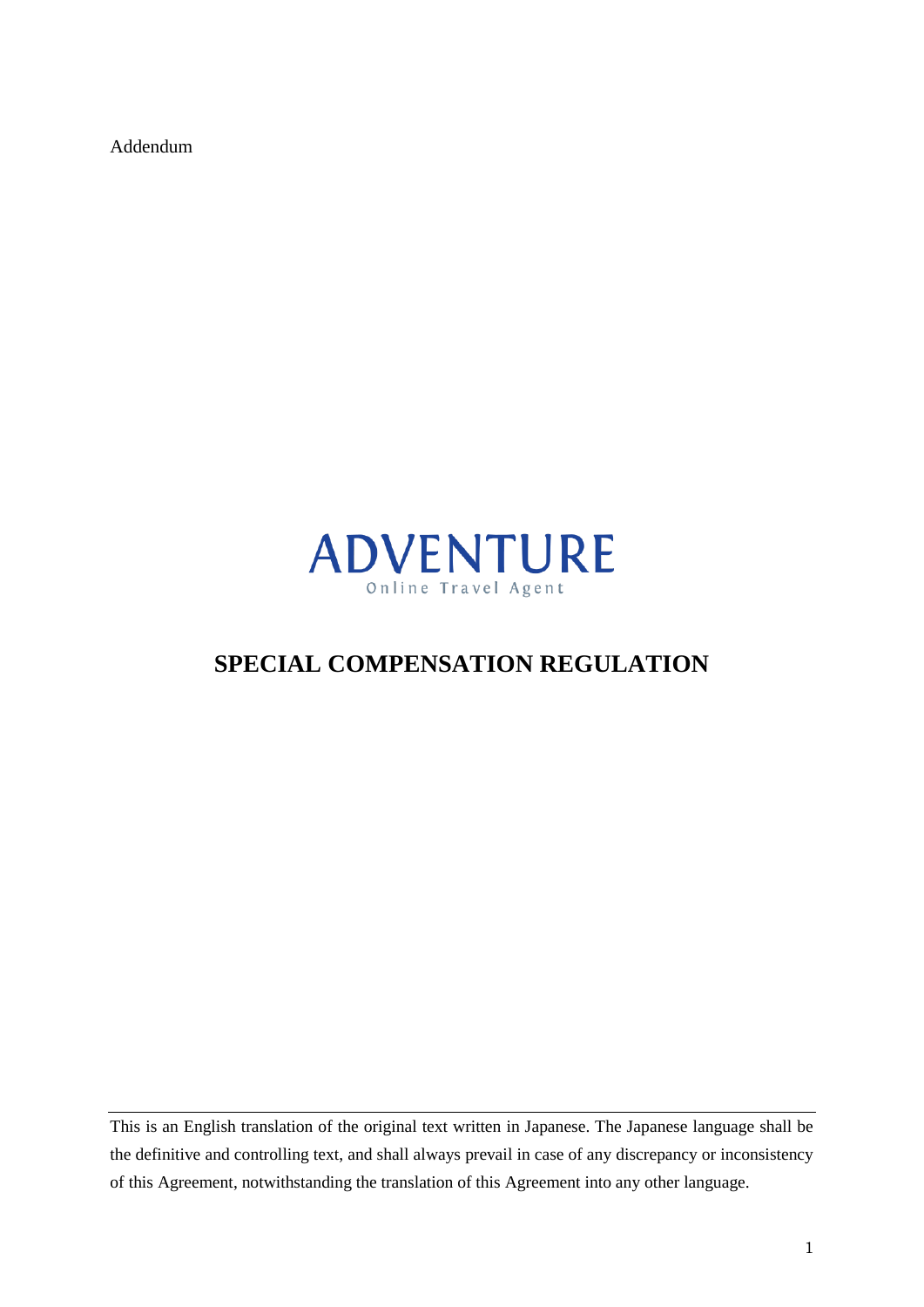# **SPECIAL COMPENSATION REGULATION**

# **Chapter I Payment of Compensation, Etc.**

#### **Article 1 (Company's Liability for Payment)**

- 1. If a Traveler participating in an Organized Tour operated by this company (hereinafter referred to as "the Company") has suffered an injury due to a sudden and extraneous accident during such participation (hereinafter referred to as the "Accident"), the Company shall pay to the Traveler or his/her legal heir compensation for death or for an after-effect and a solatium for hospitalization or for a hospital visit (hereinafter referred to as "Compensation, Etc.") in accordance with the provisions of Chapters I through IV.
- 2. An injury referred to in the preceding Paragraph includes a sudden poisoning symptom caused from accidental and temporary inhalation, absorption, or intake (except a poisoning symptom caused as a result of continuous inhalation, absorption, or intake) of poisonous gas or substance from outside the body. However, bacterial food poisoning is not included.

#### **Article 2** (**Definitions of Terms**)

- 1. An "Organized Tour" as stated in these Special Compensation Rules means that which is provided for in Paragraph 1, Article 2 of the Terms and Conditions of Agent-Organized Tour Contracts and Paragraph 1, Article 2 of the Terms and Conditions of Custom-Ordered Tour Contracts in the Standard Terms and Conditions of Travel Contracts.
- 2. "During participation in the Organized Tour" as stated in these Special Compensation Rules means the period between the time of commencement of receiving the first provision of the services of transportation/accommodation facilities, etc., specified in the itinerary of the Organized Tour provided based on the tickets, etc., arranged for by the Company in advance for the purpose of the Traveler's participation in the Organized Tour, and the time of completion of receiving the last provision of such services. However, in case the Traveler deviates from the itinerary of the Organized Tour set in advance, if he/she has notified the Company of the intended date and time of deviation and rejoining in advance, the period between the time of deviation and the intended time of rejoining shall be considered to be "During Participation in the Organized Tour". If the Traveler has deviated from the itinerary without notifying the Company of the intended date and time of deviation and rejoining in advance or without intention of rejoining, the period between the time of deviation and the time of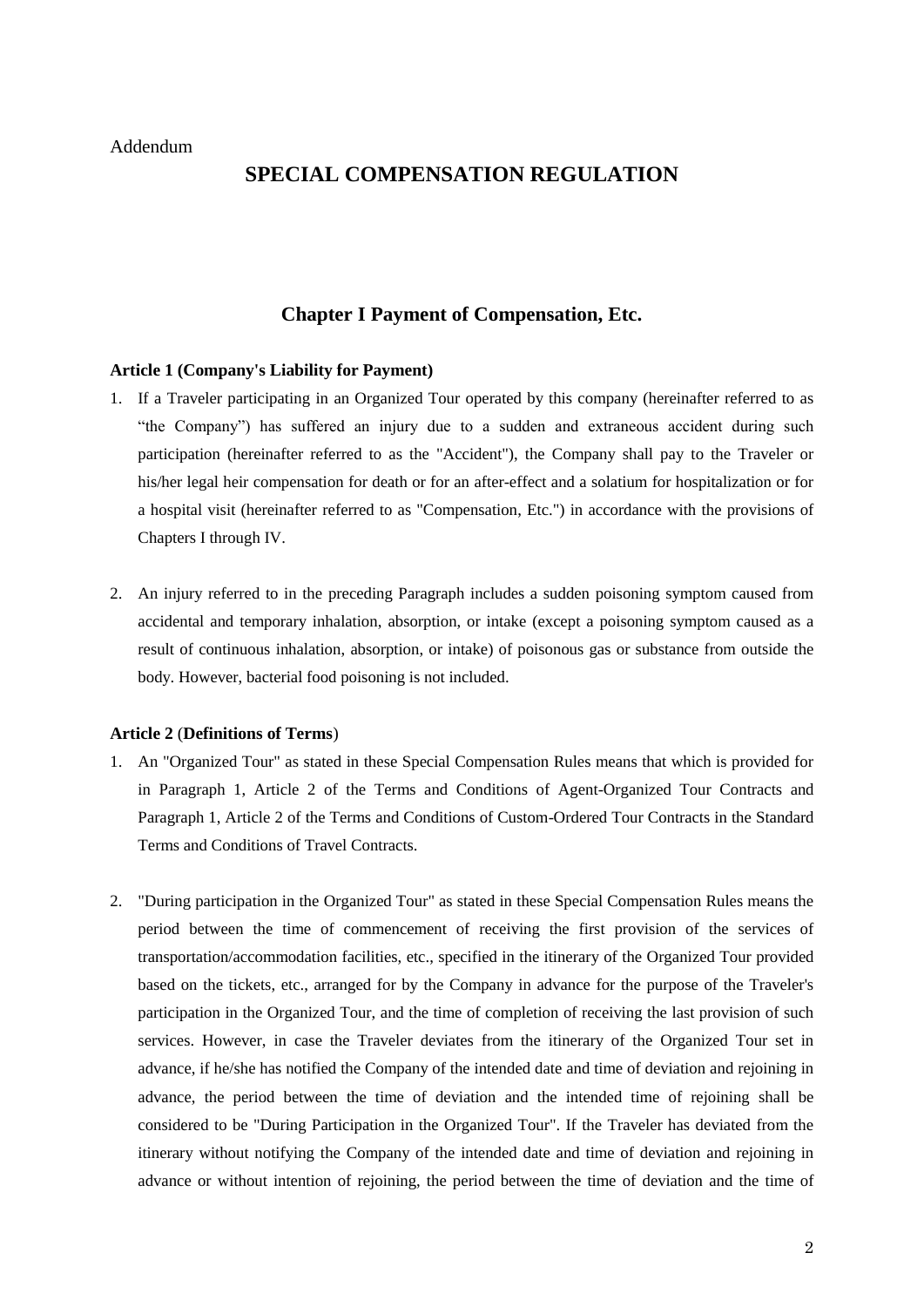rejoining or the period from and after the time of deviation shall not be considered to be "During Participation in the Organized Tour." Moreover, in case a date (according to the standard time of the place of travel concerned) is specified in the itinerary of the Organized Tour on which the Traveler receives no service of the transportation/accommodation facilities, etc., arranged for by the Company and if that matter and the fact that no compensation or solatium shall be paid in accordance with these Special Compensation Rules with respect to the damage incurred by the Traveler due to the Accident occurring on such date are specified in the Contract Document, such date shall not be considered to be "During Participation in the Organized Tour."

- 3. "Time of Commencement of Receiving the Services" referred to in the preceding Paragraph means any of the times mentioned in the following Items:
	- (1) If a tour conductor or an employee or an agent of the Company performs reception, the time of completion of the reception.
	- (2) In case the reception referred in the preceding Item is not performed, if the first of the transportation/accommodation facilities, etc., is:
		- (a) an aircraft, the time of completion of the boarding procedure;
		- (b) a ship, the time of completion of the boarding procedure;
		- (c) a railroad, the time of completion of ticket examination or, if there is no ticket examination, the time of boarding the train concerned;
		- (d) a vehicle, the time of getting in the vehicle;
		- (e) accommodation facilities, the time of entering the facilities;
		- (f) facilities other than accommodation facilities, the time of completion of the procedure for using the facilities.
- 4. "Time of Completion of Receiving the Provision of the Services" referred to in Paragraph 2 means any of the times mentioned in the following Items:
	- (1) If a tour conductor or an employee or an agent of the Company announces breakup of the tour, the time of the announcement.
	- (2) In case the announcement of breakup of the tour referred to in the preceding Item is not made, if the last of the transportation/accommodation facilities, etc., is:
		- (a) an aircraft, the time of leaving the airport premises which are accessible only by passengers;
		- (b) a ship, the time of disembarkation;
		- (c) a railroad, the time of completion of ticket examination or, if there is no ticket examination, the time of getting off the train concerned;
		- (d) a vehicle, the time of getting out of the vehicle;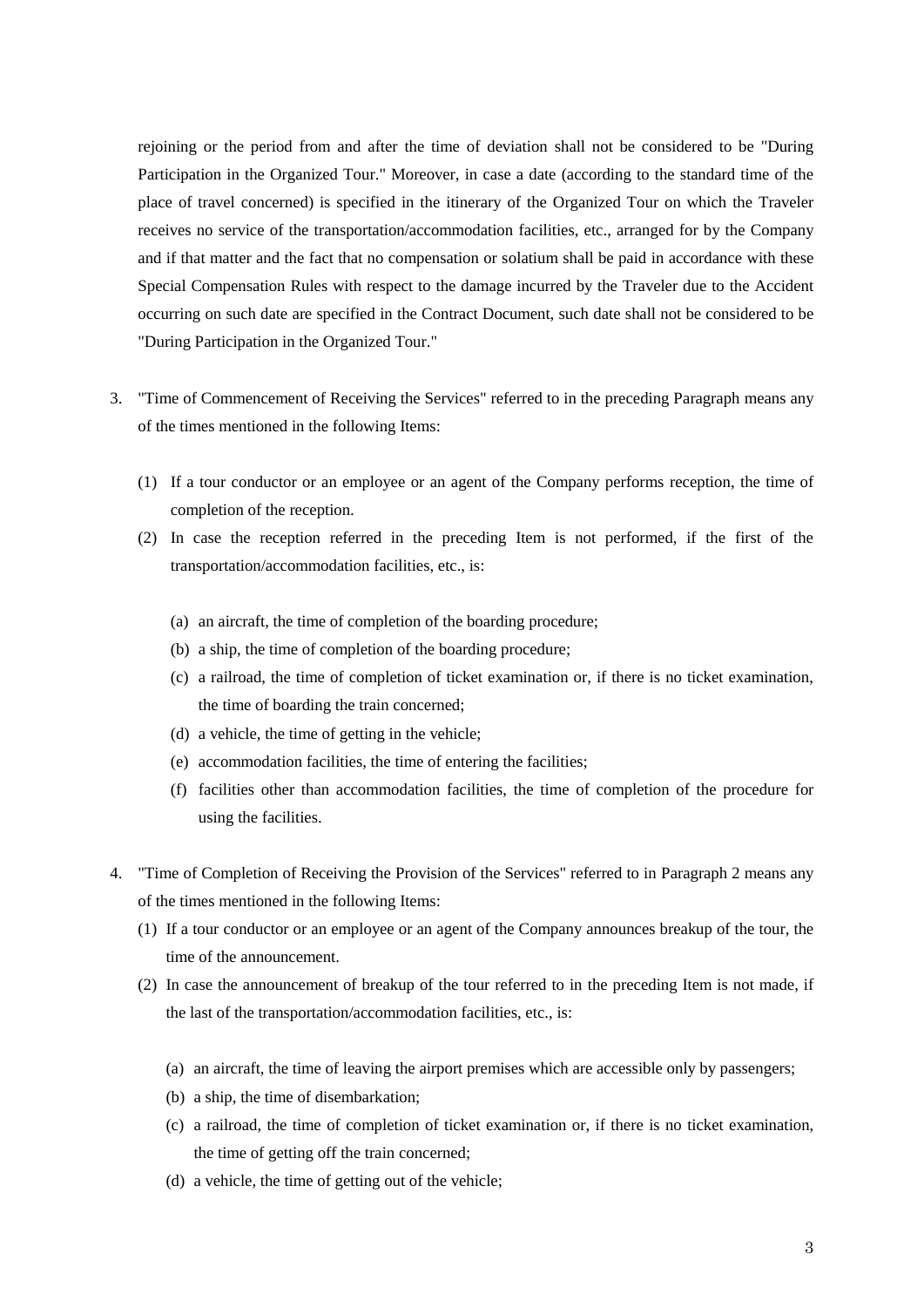- (e) accommodation facilities, the time of leaving the facilities;
- (f) facilities other than accommodation facilities, the time of leaving the facilities.

## **Chapter II Entry into Effect of Agreements**

#### **Article 3 (Cases Where Compensation, Etc., Are Not Paid---(1))**

- 1. The Company shall not pay Compensation, Etc.., with respect to an injury occurring due to any of the causes mentioned in the following Items:
	- (1) The intention of the Traveler. However, this does not apply to an injury suffered by a person other than the Traveler.
	- (2) The intention of the person entitled to receive the compensation for death. However, if such person is entitled to receive part of the compensation for death, this does not apply to the remainder of the compensation which another person is entitled to receive.
	- (3) A suicidal, criminal, or combative act by the Traveler. However, this does not apply to an injury suffered by a person other than the Traveler.
	- (4) The Accident which occurred while the Traveler was driving an automobile or a motorcycle without having the driving qualifications as provided for by the law or under the influence of alcohol with his/her ability for normal driving being impaired. However, this does not apply to an injury suffered by a person other than the Traveler.
	- (5) The Accident which occurred while the Traveler intentionally committed an illegal act or was receiving illegal services. However, this does not apply to an injury suffered by a person other than the Traveler.
	- (6) Brain disease, illness or mental derangement of the Traveler. However, this does not apply to an injury suffered by a person other than the Traveler.
	- (7) Pregnancy, childbirth, premature delivery, miscarriage, surgical operation or any other medical treatment of the Traveler. However, this does not apply to treatment of an injury for which the Company should compensate.
	- (8) The Accident during execution of punishment, detention or imprisonment of the Traveler.
	- (9) War, use of force by a foreign country, a revolution, overthrow of government, civil war, or any other similar incident or riot (meaning in these Special Compensation Rules a state which can be considered to be a serious situation from the viewpoint of maintenance of public order with peace significantly disturbed nationwide or in some area due to collective actions by a mob or a large number of people).
	- (10)A radioactive, explosive or any other harmful characteristic of nuclear fuel substance (including spent fuel; hereinafter the same) or substances contaminated by nuclear fuel substance (including a fission product) or the Accident caused by these properties.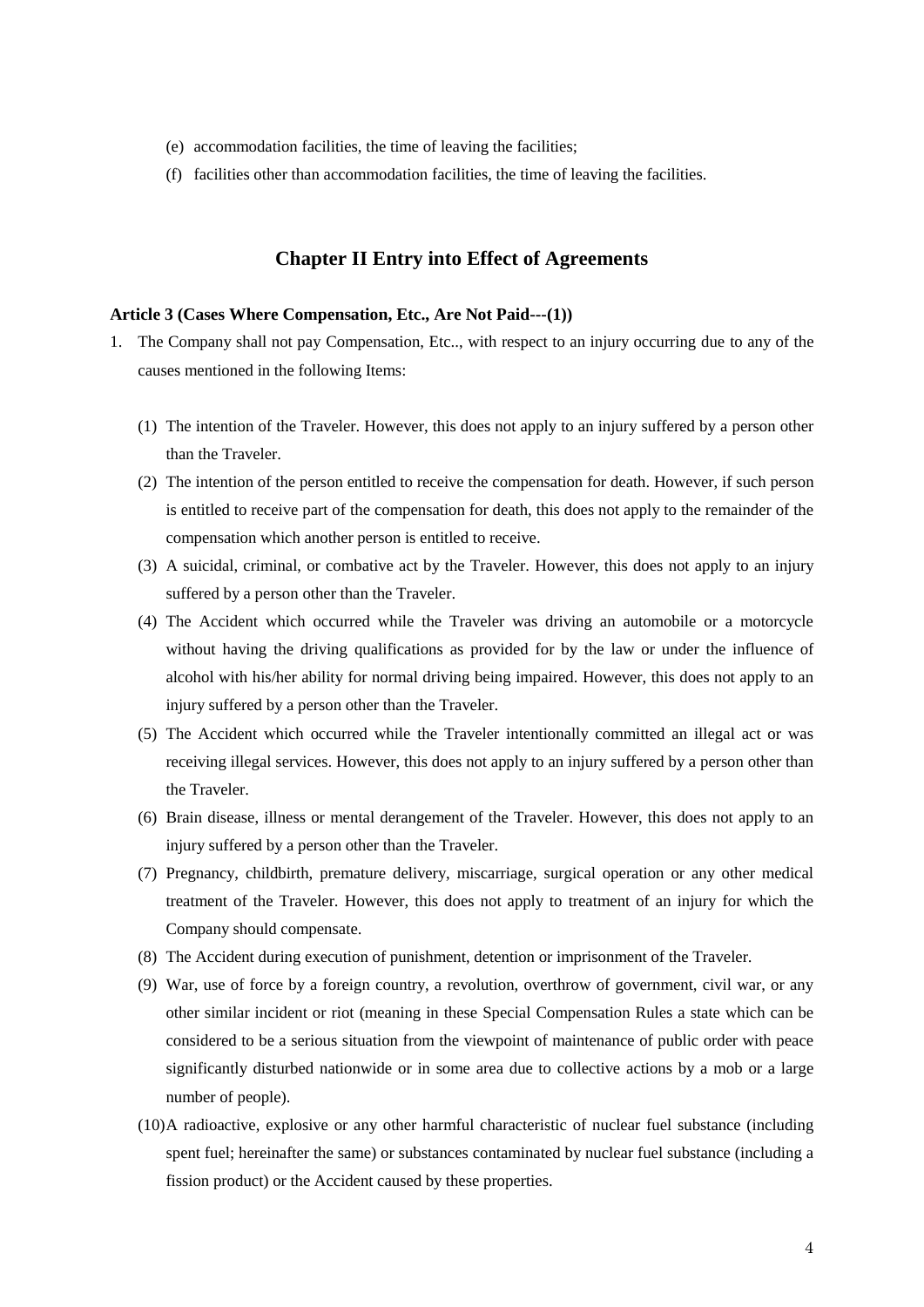- (11)The Accident concomitant with the causes referred to in the preceding two Items or the Accident resulting from a disorder due to such causes.
- (12)Irradiation or radioactive contamination other than those mentioned in (10) above.
- 2. The Company shall not pay Compensation, Etc., for a cervical syndrome (a so-called whiplash injury) or lumbago without any objective symptoms, regardless of its causes.

#### **Article 4 (Cases Where Compensation, Etc., Are Not Paid---(2))**

In addition to the provisions in the preceding Article, in the case of an Organized Tour intended for a Domestic Travel, the Company shall not pay Compensation, Etc., for an injury suffered due to any of the causes mentioned in the following Items:

- (1) An earthquake, an eruption, or a tsunami.
- (2) The Accident concomitant with the causes referred to in the preceding Item or the Accident resulting from a disorder due to such causes.

#### **Article 5 (Cases Where Compensation, Etc., Are Not Paid---(3))**

The Company shall not pay Compensation, Etc., for an injury mentioned in any of the following Items unless an act referred to in any of these Items is included in the itinerary of the Organized Tour prepared in advance by the Company. If an act referred to in any of these Items is included in the said itinerary, the Company shall also pay Compensation, Etc., for an injury caused by a similar act, other than that specified in the itinerary, during the Traveler's participation in an Organized Tour.

- (1) An injury caused while the Traveler was engaged in any of the activities mentioned in Schedule I.
- (2) An injury caused while the Traveler was engaged in a race, a competition, a show (all including practice), or a test run (meaning driving or operation for the purpose of a performance test) with an automobile, a motorcycle, or a motorboat. However, Compensation, Etc., will be paid for an injury caused while engaged in such activities using an automobile or a motorcycle on a road even if they are not included in the itinerary of the Organized Tour.
- (3) An injury caused while the Traveler was piloting an aircraft other than one operated by an air freight forwarder on a specified route (regardless of whether it was on a regular flight or on a nonscheduled flight).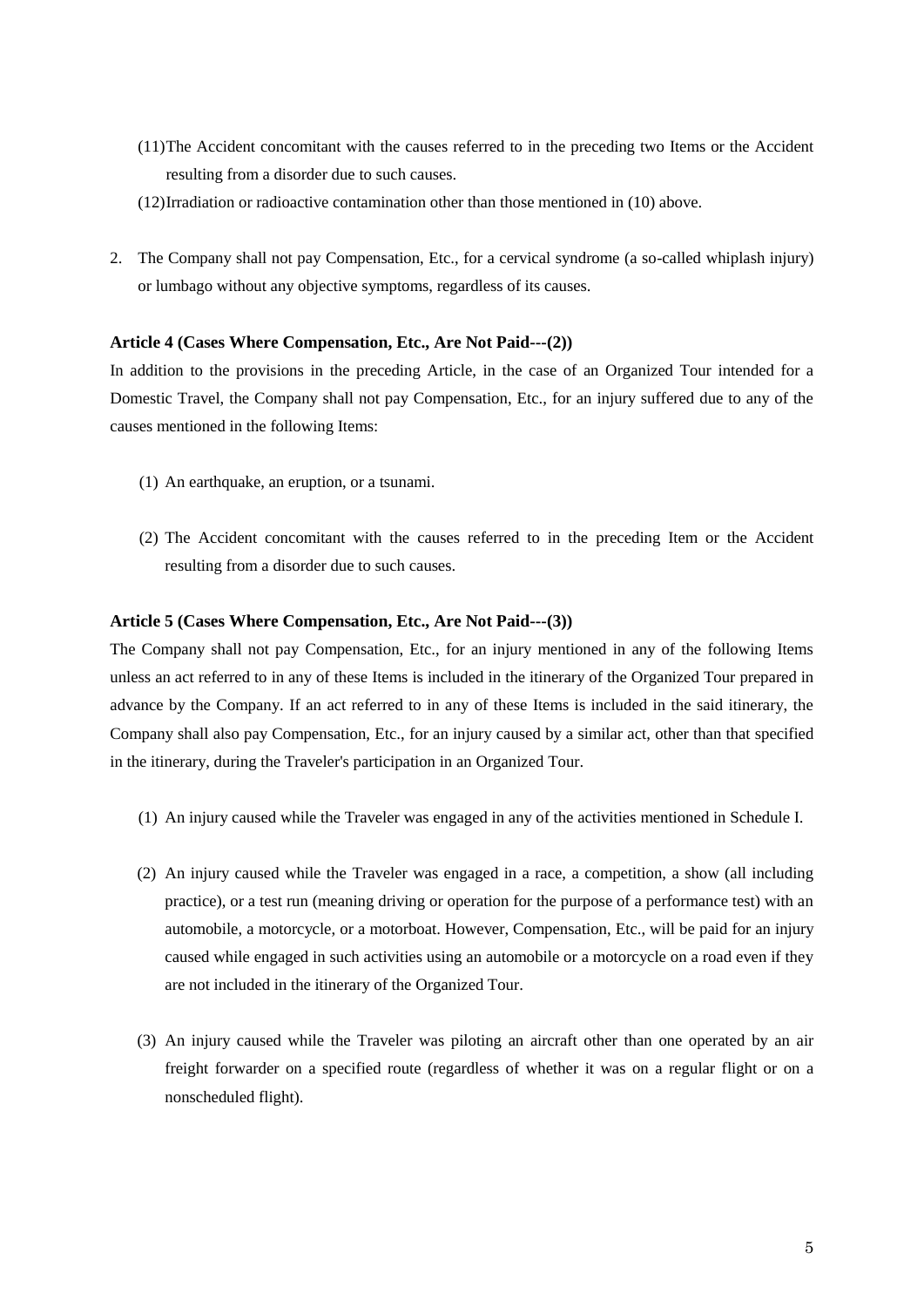# **Chapter III Change and Cancellation of Agreements**

#### **Article 6 (Payment of Compensation for Death**)

If a Traveler suffered an injury referred to in Article 1 and died as a direct result of it within 180 days of the date of the Accident, the Company shall pay compensation for death to the legal heir of the Traveler in the amount per Traveler (hereinafter referred to as "Amount of Compensation") of JPY25,000,000 in the case of an Organized Tour intended for Overseas Travel, or JPY15,000,000 in the case of an Organized Tour intended for Domestic Travel. However, if compensation for an after-effect has already been paid with respect to the Traveler concerned, an amount arrived at by subtracting the amount already paid from the Amount of Compensation shall be paid.

#### **Article 7 (Payment of Compensation for an After-effect)**

- 1. A If a Traveler suffered an injury referred to in Article 1 and an after-effect (meaning a serious disorder of a function remaining in the body which cannot be recovered in the future or loss of part of the body after the injury constituting the cause was healed; hereinafter the same) was caused as a direct result of it within 180 days of the date of the Accident, the Company shall pay compensation for an after-effect to the Traveler in the amount per Traveler arrived at by multiplying the Amount of Compensation by the ratio mentioned in the relevant Item of Schedule II.
- 2. Notwithstanding the provisions of the preceding Paragraph, if the Traveler is still in a state requiring treatment after the 180th day from the date of the Accident, the Company shall pay compensation for an after-effect after determining the degree of the after-effect based on the diagnosis of a doctor on the 181st day from the date of the Accident.
- 3. For an after-effect not mentioned in any of the Items of Schedule II, the Amount of Compensation for an after-effect shall be determined regardless of the Traveler's occupation, age, social status, etc., according to the degree of the disorder in the body and in reference to the classification of each Item in Schedule II. However, a compensation for an after-effect shall not be paid for a disorder not resulting in a functional disorder mentioned in 1.  $(3)$ , 1.  $(4)$ ,  $(3)$ , 4.  $(4)$  or 5.  $(2)$ .
- 4. If more than one kind of after-effect has been caused due to the same Accident, the Company shall apply the preceding three Paragraphs to each after-effect, and pay the total amount. However, for an after-effect on an upper limb (an arm and hand) or a lower limb (a leg and foot) mentioned in 7, 8 or 9 of Schedule II, the compensation for an after-effect per limb shall be within the limits of 60% of the Amount of Compensation.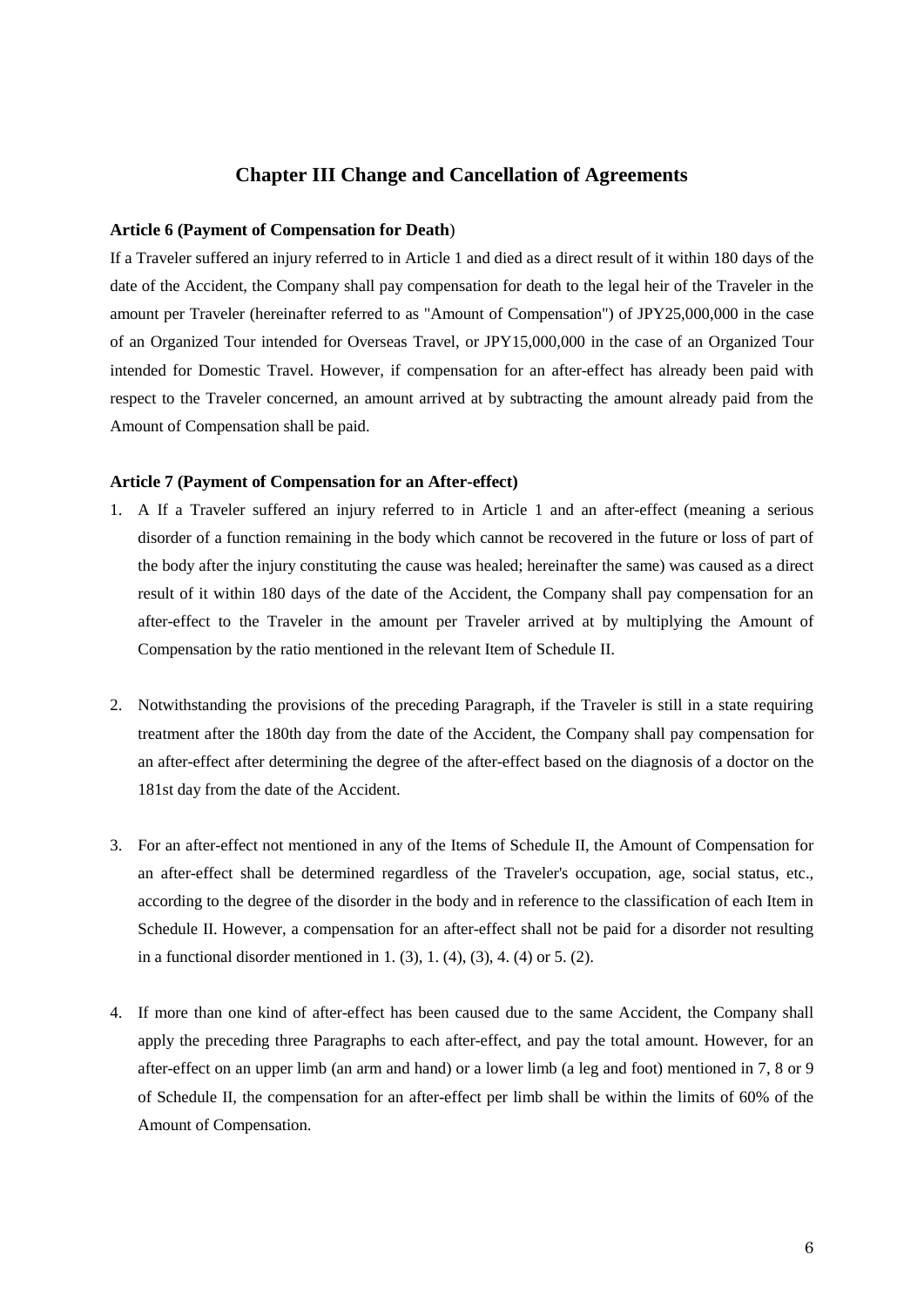5. The amount of compensation for an after-effect which the Company should pay in accordance with each of the preceding Paragraphs will be, per Traveler per Organized Tour, within the limits of the relevant Amount of Compensation.

#### **Article 8 (Payment of a Solatium for Hospitalization)**

- 1. If a Traveler suffered the injury referred to in Article 1, and, as its direct result, became unable to engage in normal business or to lead a normal life and consequently was admitted to a hospital (meaning, a case requiring treatment by a doctor in which home-care is considered difficult and as a result admitted to a hospital or a clinic to concentrate on the treatment under the doctor's supervision at all times; hereinafter the same applies in this Article), the Company shall pay to the Traveler a solatium for hospitalization for the number of such days (hereinafter referred to as "Number of Days of Hospitalization") in accordance with the following classification:
	- (1) In case of an Organized Tour intended for Overseas Travel:
		- (a) In case of the injury for which the Number of Days of Hospitalization is 180 or more: JPY400,000
		- (b) In case of the injury for which the Number of Days of Hospitalization is 90 or more but less than 180: JPY200,000
		- (c) In case of the injury for which the Number of Days of Hospitalization is 7 or more but less than 90: JPY100,000
		- (d) In case of the injury for which the Number of Days of Hospitalization is less than 7: JPY40,000
	- (2) In case of an Organized Tour intended for Domestic Travel:
		- (a) In case of the injury for which the Number of Days of Hospitalization is 180 or more: JPY200,000
		- (b) In case of the injury for which the Number of Days of Hospitalization is 90 or more but less than 180: JPY100,000
		- (c) In case of the injury for which the Number of Days of Hospitalization is 7 or more but less than 90: JPY50,000
		- (d) In case of the injury for which the Number of Days of Hospitalization is less than 7: JPY20,000
- 2. Even if the Traveler is not hospitalized, in case the injury falls under any of the Items of Schedule III, and treatment by a doctor was received, the period during which the Traveler was in such a state shall be considered to be the days of hospitalization for the purposes of the provisions of the preceding Paragraph.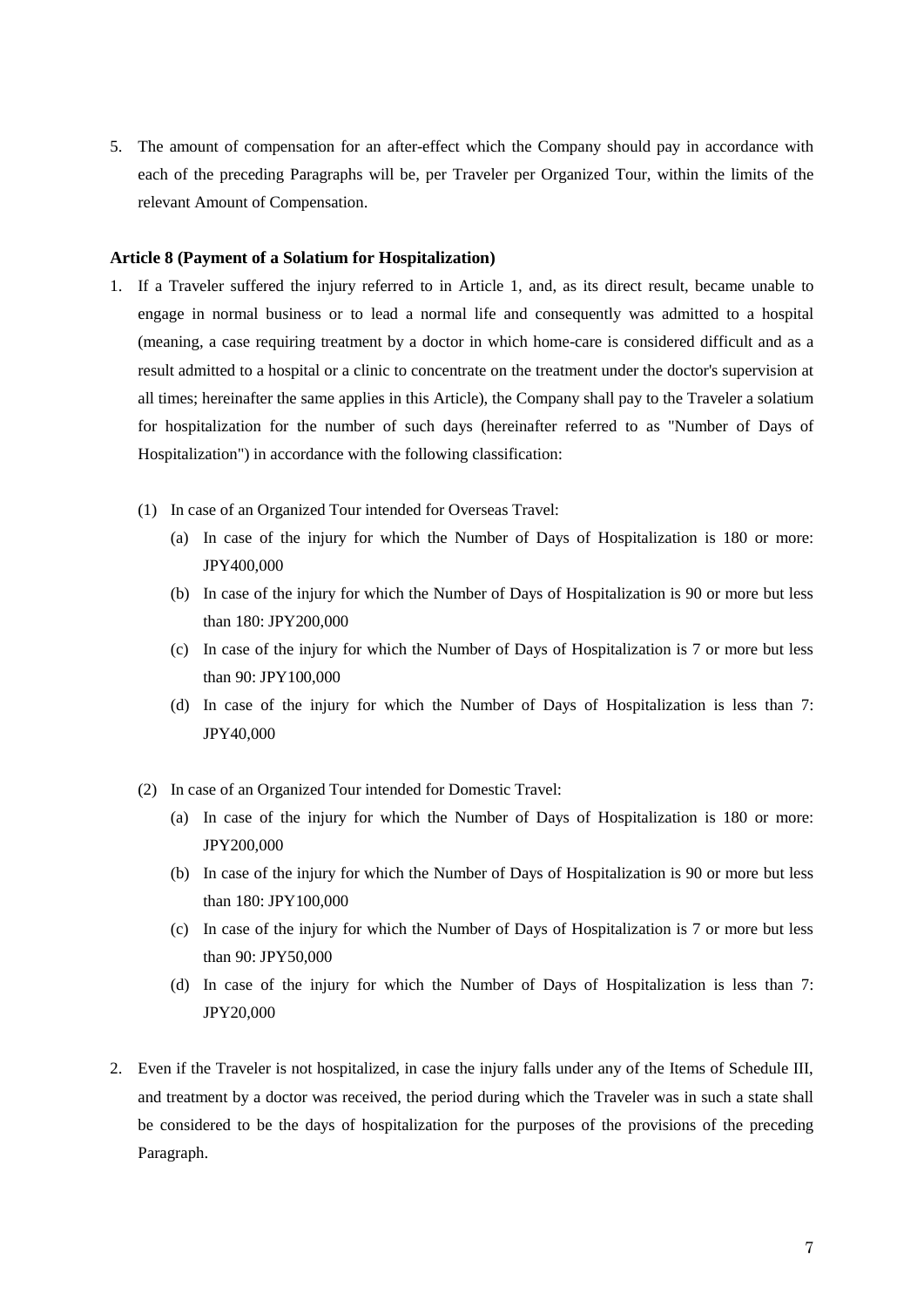3. If both a solatium for hospitalization and a compensation for death, or both a solatium for hospitalization and a compensation for an after-effect, should be paid for one Traveler, the Company shall pay the total amount.

#### **Article 9 (Payment of a Solatium for Hospital Visits)**

- 1. If a Traveler suffered an injury referred to in Article 1, and as its direct result, became unable to engage in normal business or to lead a normal life and visited a hospital (meaning, a case requiring treatment by a doctor and visited hospital or a clinic to receive treatment by a doctor (including a home visit by a doctor); hereinafter the same applies in this Article), the Company shall pay to the Traveler a solatium for hospital visits for the number of such days (hereinafter referred to as "Number of Days of Hospital Visits") in accordance with the following classification if such number of days totaled 3 days or more:
	- (1) In case of an Organized Tour intended for Overseas Travel:
		- (a) In case of an injury for which the Number of Days of Hospital Visits is 90 or more: JPY100,000
		- (b) In case of an injury for which the Number of Days of Hospital Visits is 7 or more but less than 90: JPY50,000
		- (c) In case of an injury for which the Number of Days of Hospital Visits is 3 or more but less than 7: JPY20,000
	- (2) In case of an Organized Tour intended for Domestic Travel:
		- (a) In case of an injury for which the Number of Days of Hospital Visits is 90 or more: JPY50,000
		- (b) In case of an injury for which the Number of Days of Hospital Visits is 7 or more but less than 90: JPY25,000
		- (c) In case of an injury for which the Number of Days of Hospital Visits is 3 or more but less than 7: JPY10,000
- 2. Even if the Traveler did not visit a hospital, in case the Company approved that there arose a significant difficulty for the Traveler in engaging in normal business or leading a normal life because he/she had to wear a plaster cast at all times at a doctor's instruction in order to immobilize the part receiving an injury, such as a fracture, the period during which the Traveler was in such a state shall be considered to be the days of hospital visits for the purposes of the provisions of the preceding Paragraph.
- 3. The Company shall not pay a solatium for hospital visits for any hospital visit after the injury has healed to the extent that there is no difficulty in engaging in normal business or leading a normal life.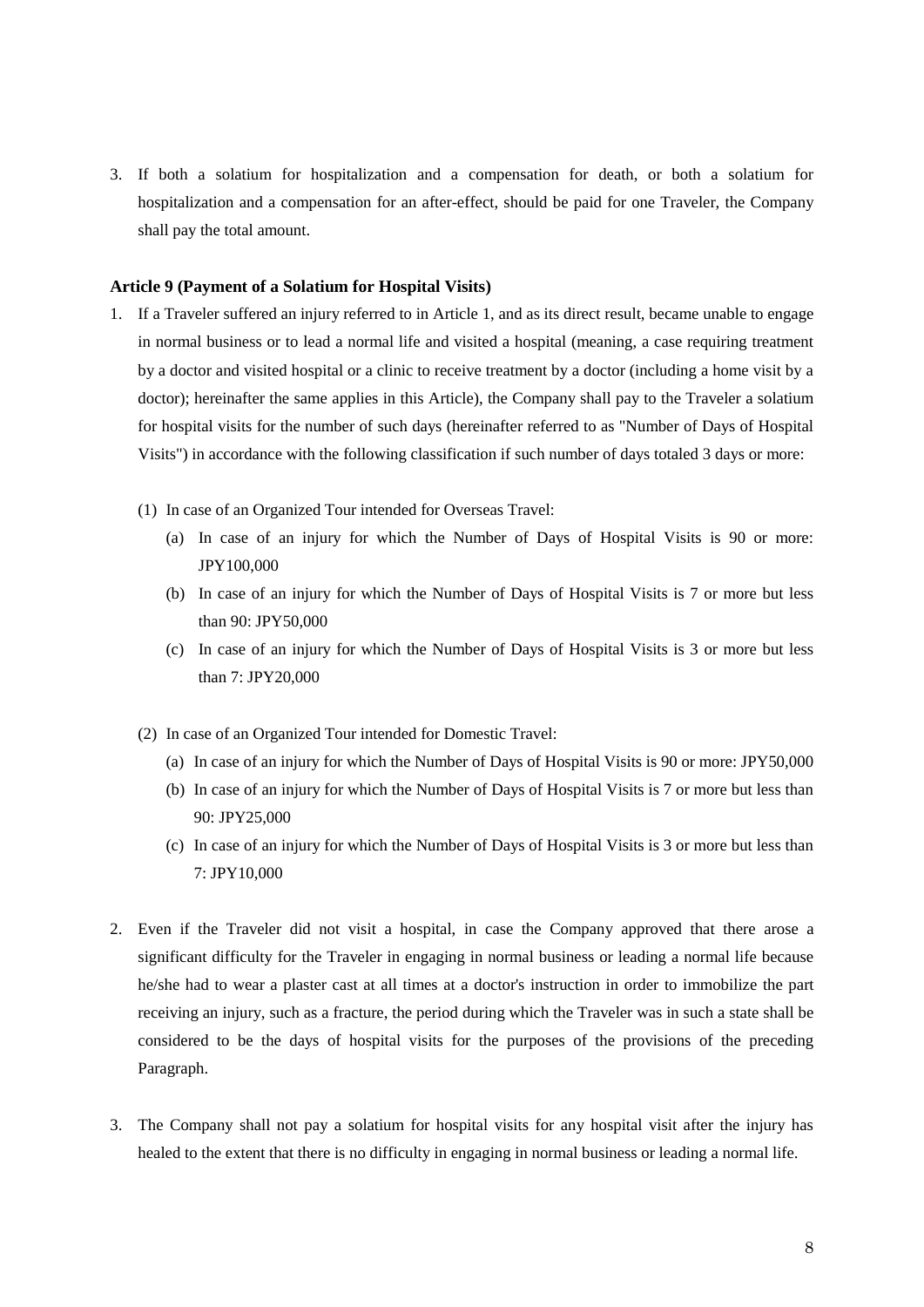- 4. In no case shall the Company pay a solatium for hospital visits for any hospital visit after the elapse of 180 days from the date of the Accident.
- 5. If both a solatium for hospital visits and a compensation for death or both a solatium for hospital visits and a compensation for an after-effect, should be paid for one Traveler, the Company shall pay the total amount.

# **Article 10 (Special Provisions Concerning the Payment of a Solatium for Hospitalization and a Solatium for Hospital Visits)**

Notwithstanding the provisions of the preceding two Articles, if the Number of Days of Hospitalization and the Number of Days of Hospital Visits for one Traveler have each become 1 or more, the Company shall pay only the solatium mentioned in either of the following Items whose amount is the larger (if the amounts are the same, that mentioned in Item (1)):

- (1) The solatium for hospitalization which the Company should pay for the Number of Days of Hospitalization concerned;
- (2) Assuming that the Number of Days of Hospital Visits concerned (excluding that of the period for which the Company should pay a solatium for hospitalization) and the Number of Days of Hospitalization concerned are added up to constitute the Number of Days of Hospital Visits, the solatium for hospital visits which the Company should pay for the latter number of days.

#### **Article 11 (Presumption of Death)**

If a Traveler is not found after the elapse of 30 days from the date on which the aircraft or the ship which he/she boarded went missing or met with the Accident, he/she will be presumed to have died due to the injury referred to in Article 1 on the date on which the aircraft or the ship went missing or met with the Accident.

#### **Article 12 (Effect of Other Physical Disabilities or Diseases)**

If the injury referred to in Article 1 has become serious due to an effect of the physical disability or the disease already existing when the Traveler suffered that injury, or due to an effect of an injury or a disease which occurred independent of the Accident which had caused the injury referred to in Article 1 after suffering such injury, the amount appropriate for that injury, excluding such effect, shall be determined and paid.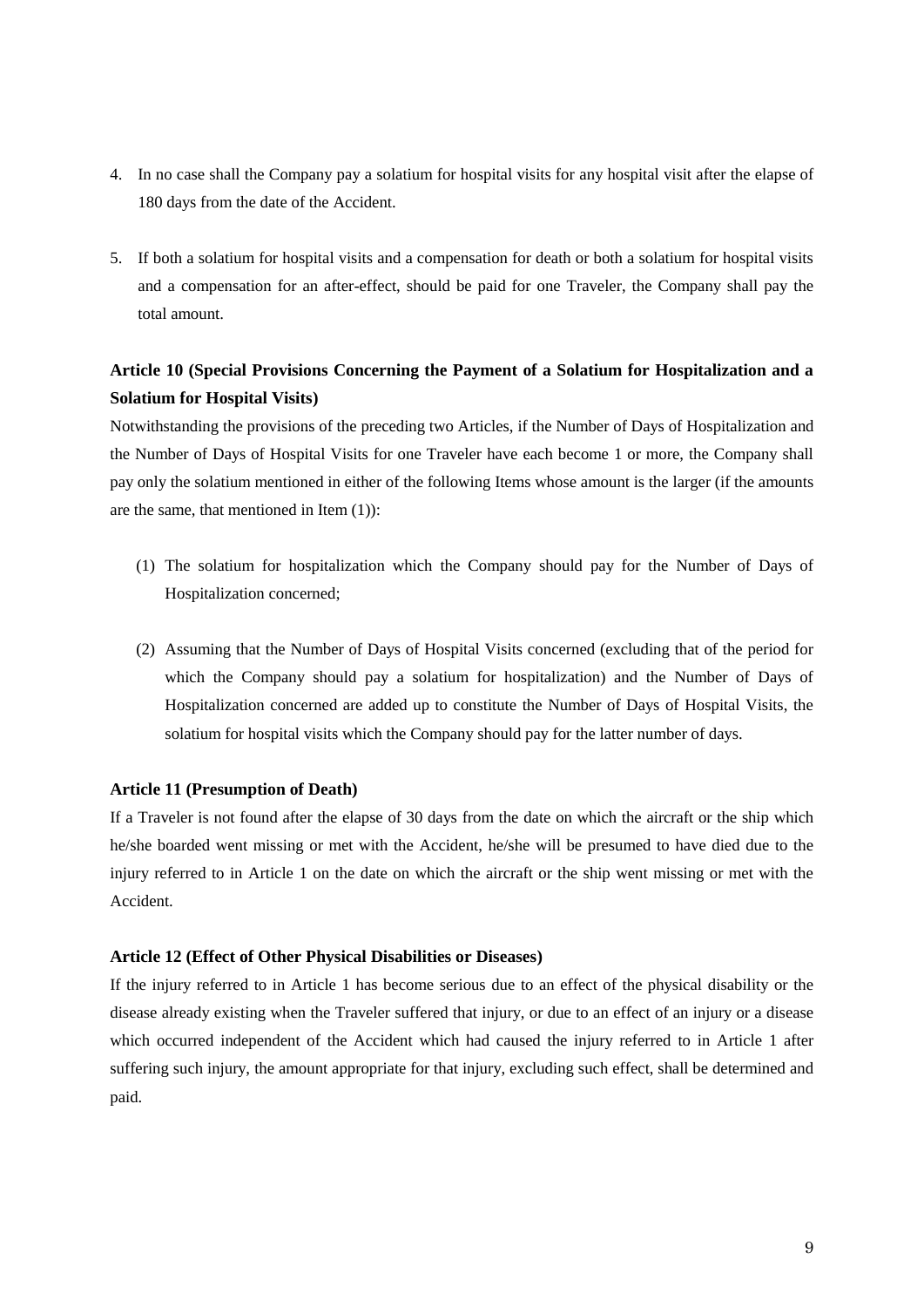# **Chapter IV**

# **Occurrence of Accident, Procedures for Claiming Compensation, Etc.**

#### **Article 13 (Request for Explanation, etc., Concerning the Degree of Injury, etc.)**

- 1. If a Traveler has suffered the injury referred to in Article 1, the Company may request of him/her or the person entitled to receive a compensation for death an explanation concerning the degree of the injury, the outline of the Accident which caused the injury, etc., or request for a medical examination of the Traveler or for a postmortem examination. In this case, the Traveler or the person who is entitled to receive the compensation for death must comply with such requests.
- 2. In case the injury referred to in Article 1 was incurred due to a cause in which the Company has no concern, the Traveler or the person entitled to receive a compensation for death must report to the Company the degree of the injury, the outline of the Accident which caused the injury, etc., within 30 days of the date of the Accident.
- 3. If the Traveler or the person entitled to receive compensation for death has violated the provisions of the preceding two Paragraphs without a good reason with which the Company is satisfied or has failed to tell the truth or given a false statement, in connection with the explanation or the report, the Company shall not pay Compensation, Etc.

#### **Article 14 (Claim for Compensation, Etc.**)

- 1. If the Traveler or the person entitled to receive compensation for death intends to receive Compensation, Etc., he/she must submit a claim form for Compensation, Etc., prescribed by the Company, as well as the following documents:
	- (1) In case of claiming compensation for death:
		- (a) A copy of the Traveler's family register, as well as a copy of the legal heir's family register and a certificate of his/her seal impression;
		- (b) A document certifying the Accident issued by a public body (or by a third party under unavoidable circumstances);
		- (c) A death certificate or a postmortem certificate.
	- (2) In case of claiming compensation for an after-effect:
		- (a) A certificate of the Traveler's seal impression;
		- (b) document certifying the Accident issued by a public body (or by a third party under unavoidable circumstances);
		- (c) A doctor's medical certificate certifying the degree of the after-effect.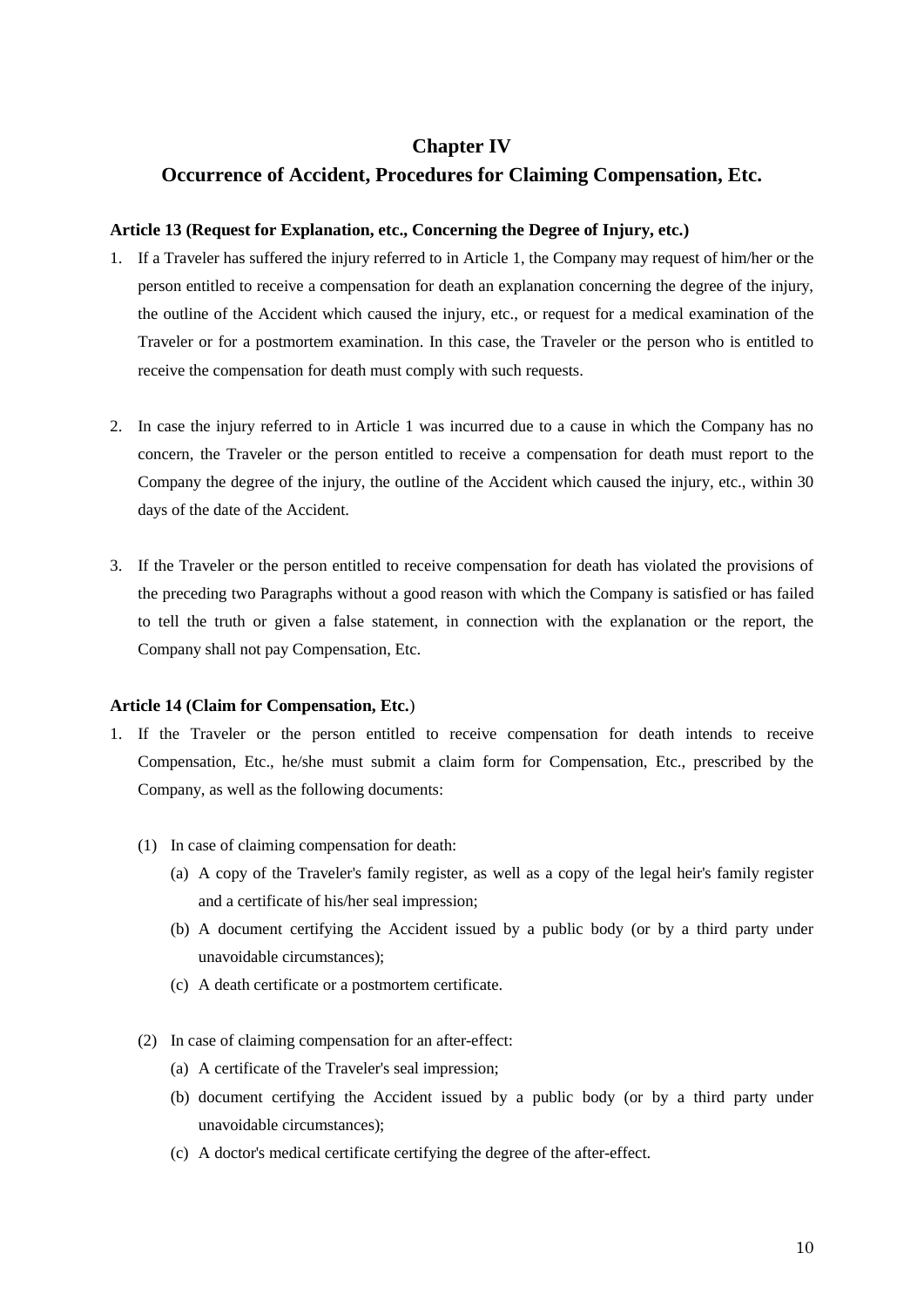- (3) In case of claiming a solatium for hospitalization:
	- (a) A document certifying the Accident issued by a public body (or by a third party under unavoidable circumstances);
	- (b) A doctor's medical certificate certifying the degree of the injury;
	- (c) A document of the hospital or clinic mentioning the Number of Days of Hospitalization or the Number of Days of Hospital Visits.
- (4) In case of claiming a solatium for hospital visits:
	- (a) A document certifying the Accident issued by a public body (or by a third party under unavoidable circumstances);
	- (b) A doctor's medical certificate certifying the degree of the injury;
	- (c) A document of the hospital or clinic mentioning the Number of Days of Hospitalization or the Number of Days of Hospital Visits.
- 2. The Company may request submission of a document other than the documents referred to in the preceding Paragraph or omission of some of the documents to be submitted referred to in the preceding Paragraph.
- 3. If the Traveler or the person entitled to receive compensation for death has violated the provisions of Paragraph 1 or has failed to tell the truth or given a false statement, in connection with any document submitted, the Company shall not pay Compensation, Etc.

## **Article 15 (Subrogation)**

Even if the Company has paid Compensation, Etc., the Traveler's or his/her heir's right to seek damages from a third party in connection with the injury suffered by the Traveler shall not be transferred to the Company.

# **Chapter V Compensation for Damaged Baggage**

## **Article 16 (Payment Liability of the Company)**

If a Traveler participating in an Organized Tour operated by the Company has incurred damage to his/her personal belongings due to an Accident occurring while he/she was participating in the Organized Tour (hereinafter referred to as "Goods for Compensation"), the Company shall pay compensation for damaged baggage (hereinafter referred to as "Compensation for Damage") in accordance with the provisions of this Chapter.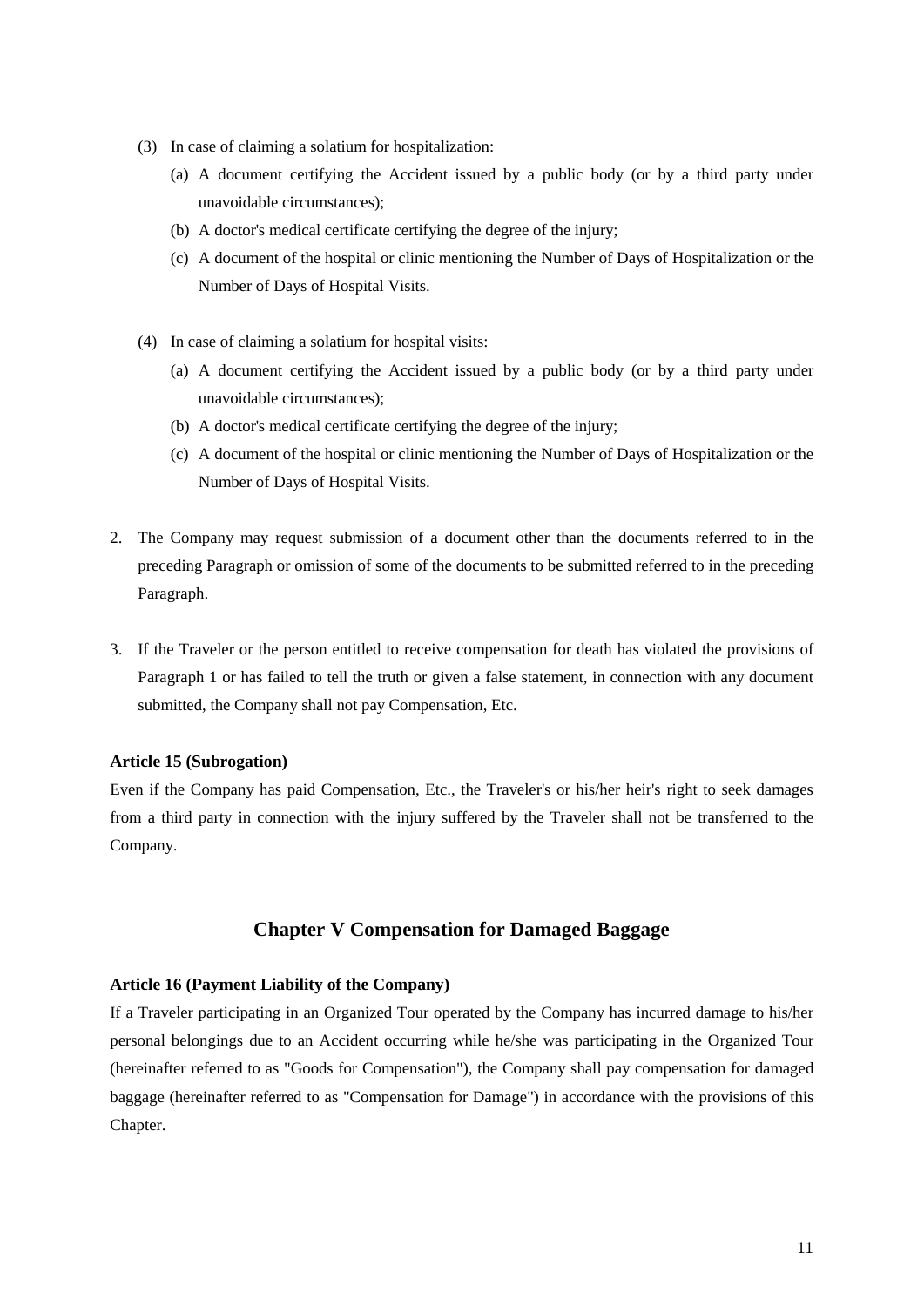#### **Article 17 (Cases Where a Compensation for Damage Is Not Paid)**

- 1. The Company shall not pay Compensation for Damage with respect to damage resulting from any of the causes mentioned in the following Items:
	- (1) The Traveler's intention. However, this does not apply to the damage incurred by a person other than the Traveler.
	- (2) Intention of a relative who is in the same household as the Traveler. However, this does not apply to a case if such person had no intention of enabling the Traveler to receive Compensation for Damage.
	- (3) A suicidal, criminal, or combative act on the part of the Traveler. However, this does not apply to damage incurred by a person other than the Traveler.
	- (4) The Accident which occurred while the Traveler was driving an automobile or a motorcycle without having the driving qualifications as provided for by the law, or under the influence of alcohol with his/her ability for normal driving being impaired. However, this does not apply to damage incurred by a person other than the Traveler.
	- (5) The Accident which occurred while the Traveler intentionally committed an illegal act or was receiving illegal services. However, this does not apply to damage incurred by a person other than the Traveler.
	- (6) Exercise of public authority by the state of a public body including seizure, requisition, confiscation, destruction, etc., except when such action is taken as a measure necessary for fire-fighting or evacuation.
	- (7) A defect in Goods for Compensation, except those defects which the Traveler or the person who takes charge of the Goods for Compensation was unable to detect even with reasonable care.
	- (8) Natural wear, rust, mold, change in color, mouse gnawing, worm-eaten, etc., in Goods for Compensation.
	- (9) Damage only to external appearance which does not cause any impediment to the functions of the Goods for Compensation.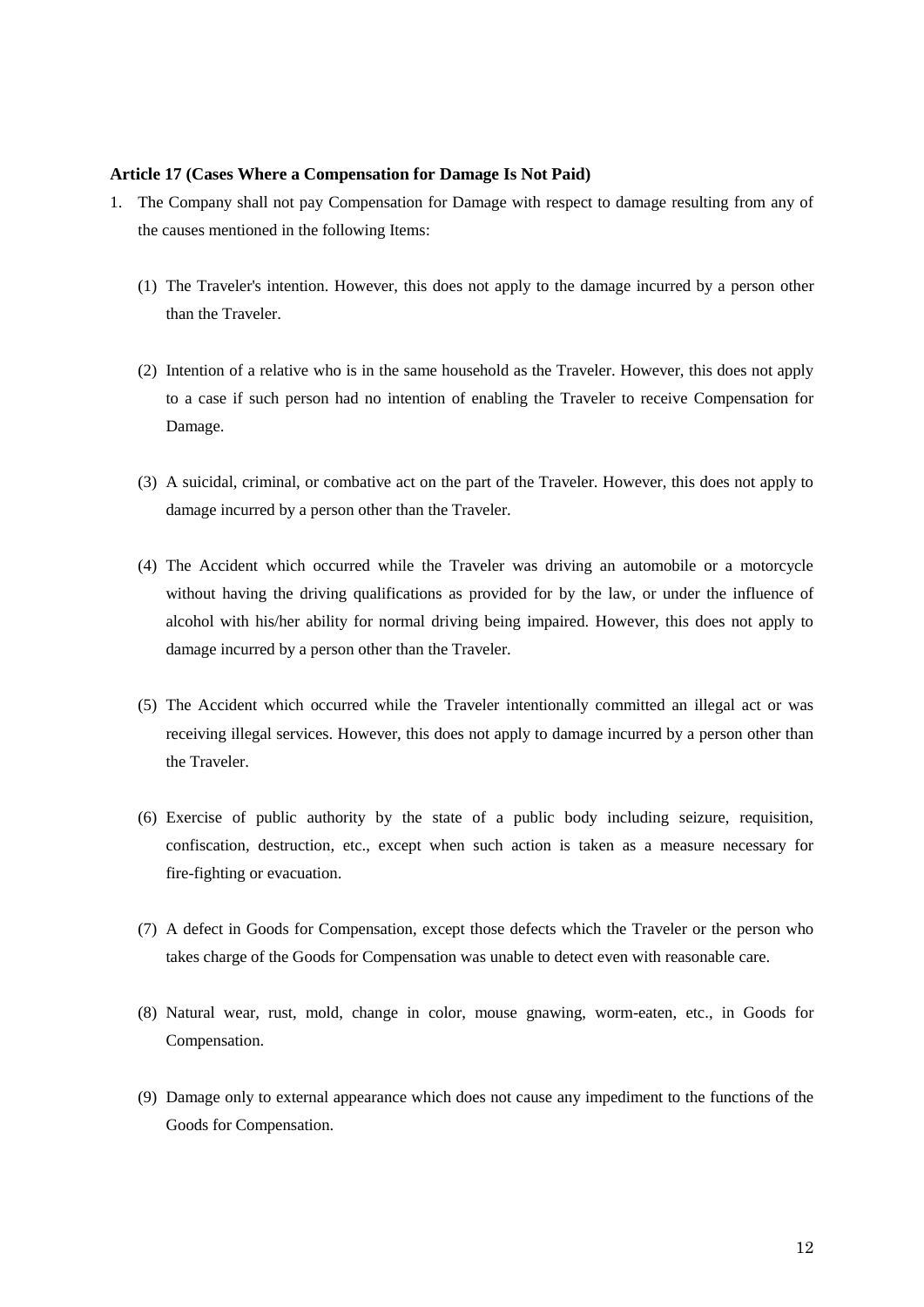- (10)Leakage of Goods for Compensation. However, this does not apply to the damage caused to other Goods for Compensation by such leakage.
- (11)Left or lost Goods for Compensation.
- (12)The causes mentioned in Items 9 through 12, Paragraph 1, Article 3.
- 2. In addition to the provisions of the preceding Paragraph, the Company shall not pay Compensation for Damage resulting from a cause mentioned in any of the following Items in case of an Organized Tour intended for Domestic Travel:
	- (1) An earthquake, a volcanic eruption or a tsunami.
	- (2) The Accident occurring due to any of the causes referred to in the preceding Item or the Accident resulting from disruption of order due to such causes.

#### **Article 18 (Goods for Compensation and the Scope of Application)**

- 1. Goods for Compensation are limited to the Traveler's personal belongings which he/she carries with him/her during his/her participation in the Organized Tour.
- 2. Notwithstanding the provisions of the preceding Paragraph, goods mentioned in any of the following Items are not included in Goods for Compensation:
	- (1) Cash, checks and other valuable papers, revenue stamps, postage stamps and other similar goods.
	- (2) Credit cards, coupons, air tickets, passports and other similar goods.
	- (3) Manuscripts, blueprints, designs, account books and other similar goods (including those recorded in recording media which can be directly processed using information apparatus, such as magnetic tapes, magnetic disks, CD-ROMs, optical disks, etc. (computers and their peripherals, such as terminal units, etc.)).
	- (4) Ships (including yachts, motorboats and boats), automobiles, motorcycles and their accessories.
	- (5) Mountaineering equipment, exploration equipment and other similar goods.
	- (6) Artificial teeth, artificial limbs, contact lenses and other similar goods.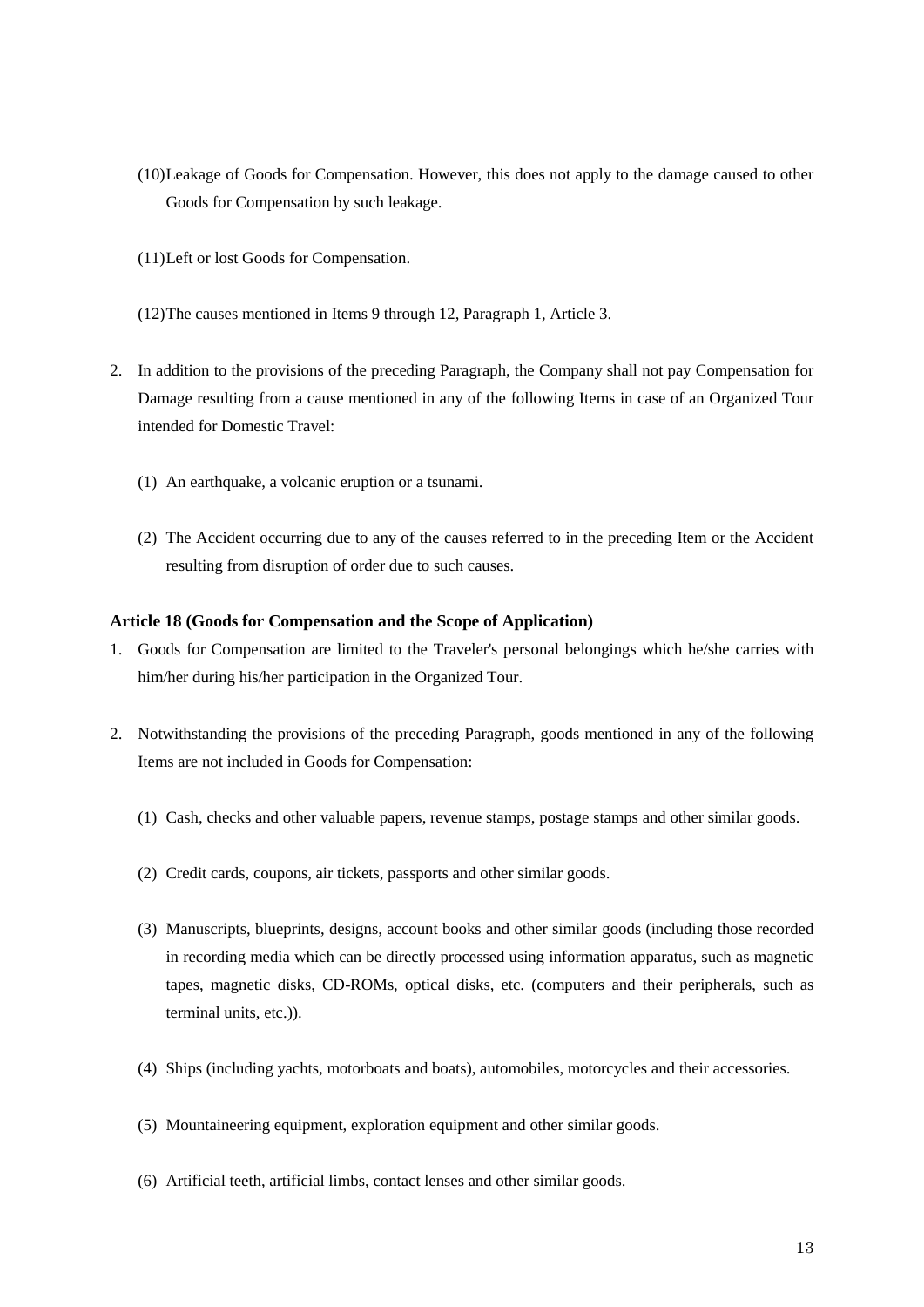- (7) Animals and plants.
- (8) Other goods specified by the Company in advance.

#### **Article 19 (Amount of Damage and Amount of a Compensation for Damage)**

- 1. The amount of damage which the Company should pay as a Compensation for Damage (hereinafter referred to as "Amount of Damage") shall be determined on the basis of either the value of the Goods for Compensation at the place and time where and when the damage was caused or the total amount of the cost of repair necessary for restoring the Goods for Compensation to their state immediately before the occurrence of the damage and the cost referred to in Paragraph 3 of the following Article, whichever is lower.
- 2. If the Amount of Damage for one or a pair of the Goods for Compensation exceeds JPY100,000, the Company shall apply the provisions of the preceding Paragraph assuming the Amount of Damage to be JPY100,000.
- 3. The amount of Compensation for Damage which the Company should pay shall be within the limits of JPY150,000 per Traveler per Organized Tour. However, if the Amount of Damage does not exceed JPY3,000 per Traveler per Accident, the Company shall not pay Compensation for Damage.

#### **Article 20 (Prevention of Damage, Etc.)**

- 1. If a Traveler has realized that damage provided for in Article 16 has occurred to Goods for Compensation, he/she must perform the following:
	- (1) To endeavor to prevent or reduce the damage.
	- (2) To notify the Company without delay the degree of damage, the outline of the Accident which caused the damage, and the existence or otherwise of an insurance policy covering the Goods for Compensation which have incurred damage.
	- (3) If the Traveler can be compensated for the damage by another, to follow the procedures necessary for exercising such right.
- 2. If the Traveler has violated Item (1) of the preceding Paragraph without a good reason, the Company shall assume the Amount of Damage to be the remaining balance obtained by deducting the amount of the cost that might have been prevented or reduced. If the Traveler has violated Item (2) of the same Paragraph, the Company shall not pay any Compensation for Damage. If the Traveler has violated Item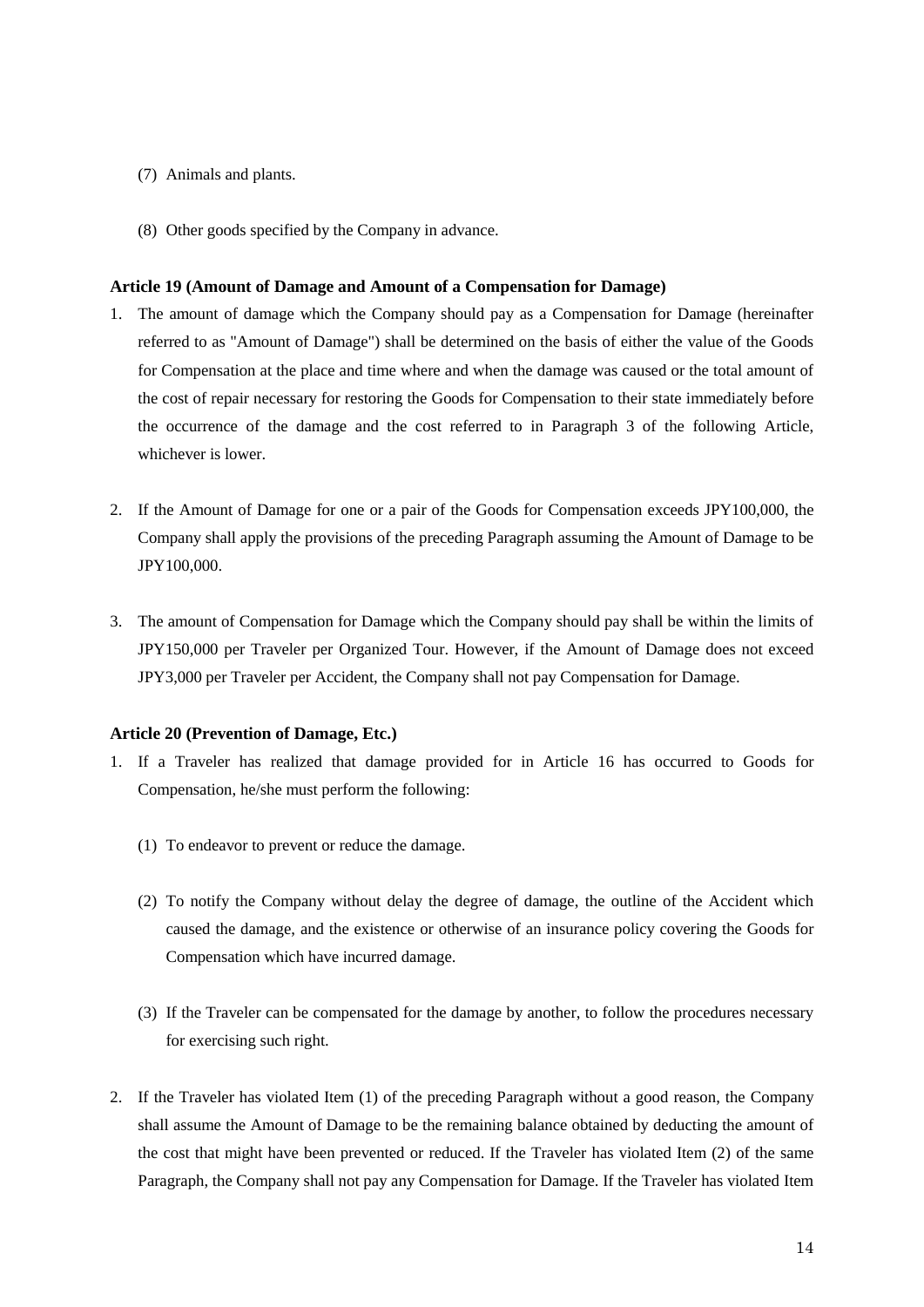(3) of the same Paragraph, the Company shall deem the Amount of Damage to be the remaining balance obtained by deducting the amount that might have been obtained by the Traveler by exercising the right to claim damages.

- 3. The Company shall pay the following expenses:
	- (1) Expenses required for preventing or reducing the damage provided for in Item (1), Paragraph 1 which are deemed necessary or useful by the Company.
	- (2) Expenses required for the procedures provided for in Item (3), Paragraph 1.

#### **Article 21 (Claim for a Compensation for Damage)**

- 1. When the Traveler intends to receive Compensation for Damage, he/she must submit to the Company a claim form for Compensation for Damage prescribed by the Company and the documents mentioned in the following Items:
	- (1) A document certifying the Accident issued by a police station or by an appropriate substitute third party.
	- (2) A document certifying the degree of the damage to the Goods for Compensation.
	- (3) Any other document requested by the Company.
- 2. If the Traveler has violated the provisions of the preceding Paragraph or has intentionally made a false representation in the document submitted, or forged or altered that document (the same applies if the Traveler has caused a third party to do such), the Company shall not pay any Compensation for Damage.

#### **Article 22 (In Case of There Being an Insurance Policy)**

If there is an insurance policy covering the damage referred to in Article 16, the Company may reduce the amount of the Compensation for Damage to be paid to the Traveler.

#### **Article 23 (Subrogation)**

If the Traveler has the right to claim damages against a third party for the damage for which the Company should pay a Compensation for Damage, such right to claim damages shall be transferred to the Company within the limits of the amount of the Compensation for Damage which the Company has already paid to the Traveler.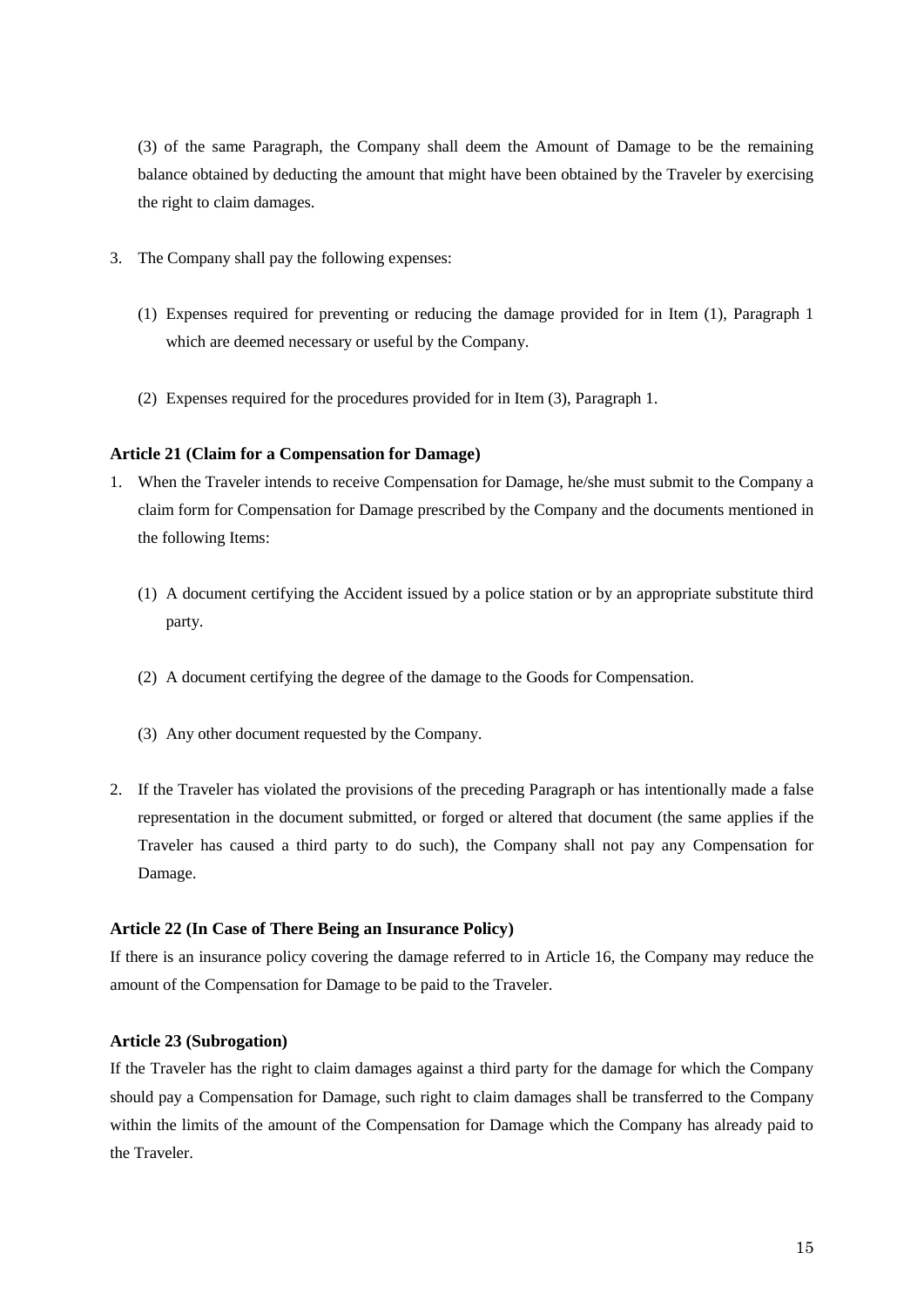# **Schedule I (related to Item (1), Article 5)**

Mountaineering (using such mountaineering equipment as ice axes, crampons, climbing ropes, hammers), luging, bobsledding, skydiving, hang gliding, operating an ultralight power-driven machine (a motorized hang glider, a microlight plane, an ultralight plane, etc.), flying a gyroplane, and other similar dangerous sports.

# **Schedule II (related to Paragraphs 1, 3 and 4, Article 7)**

- 1. Ophthalmic disorder
	- (1) Loss of sight in both eyes: 100%
	- (2) Loss of sight in one eye: 60%
	- (3) Failure of corrected eyesight to be lower than 0.6 in one eye: 5%
	- (4) Reduced field of vision (meaning a case where the field of vision has become 60% or less of the total normal range) in one eye: 5%

#### 2. Aural disorder

- (1) Complete loss of hearing in both ears: 80%
- (2) Complete loss of hearing in one ear: 30%
- (3) Inability to hear a normal speaking voice at a distance of 50 cm or more in one ear: 5%

#### 3. Nasal disorder

Significant disorder in nasal functions: 20%

- 4. Disorder in chewing and speaking
	- (1) Complete loss of chewing or speaking functions: 100%
	- (2) Significant disorder remaining in chewing or speaking functions: 35%
	- (3) Disorder remaining in chewing or speaking functions: 15%
	- (4) Loss of five or more teeth: 5%
- 5. Ugliness of outward appearance (of face, head or neck)
	- (1) Significant ugliness of outward appearance remaining: 15%
	- (2) Ugliness of outward appearance (e.g. a scar with a diameter of approximately 2 cm on the face or a linear scar with a length of approximately 3 cm) remaining: 3%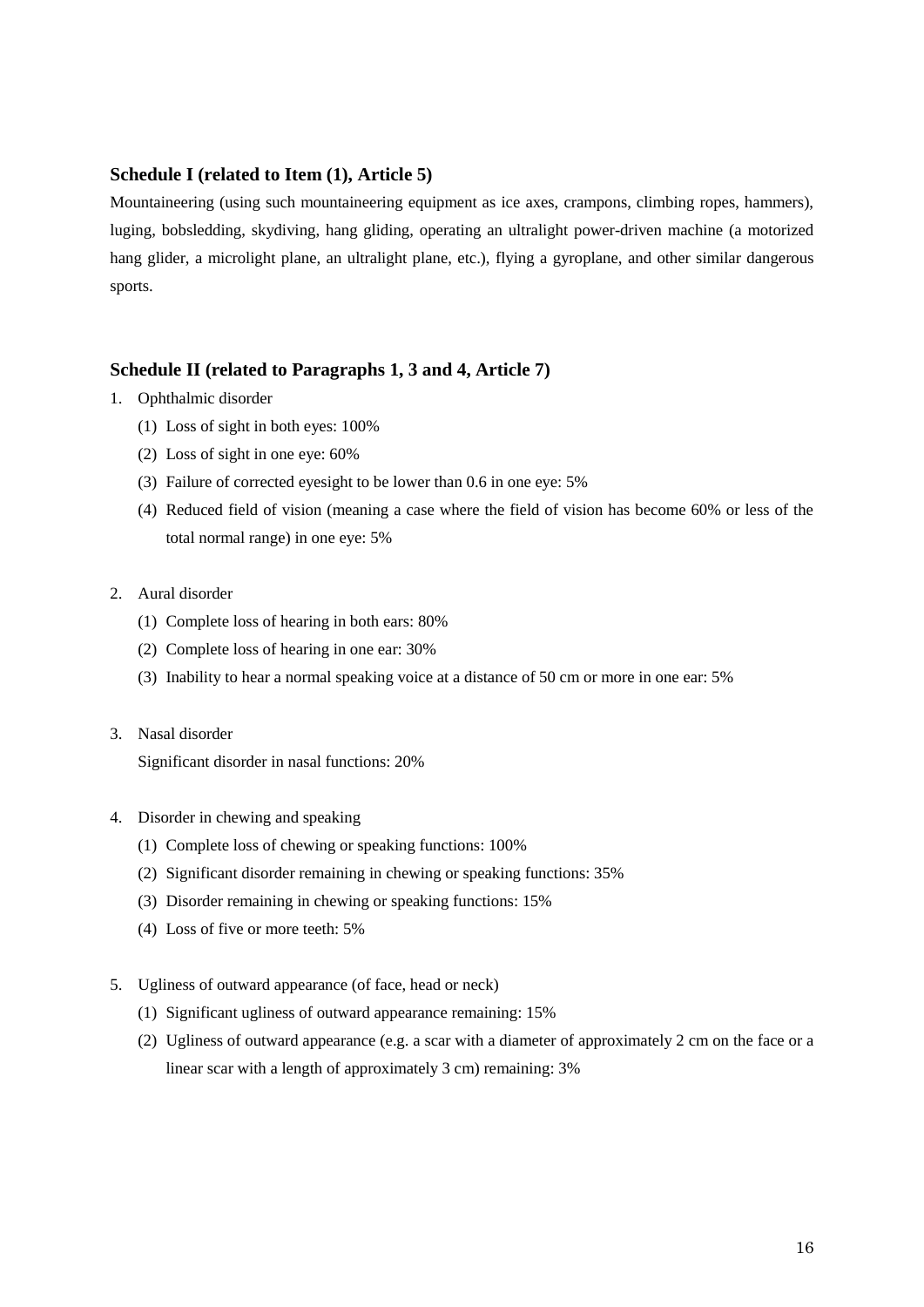## 6. Spinal disorder

- (1) Significant deformity or significant dyskinesia of the spine remaining: 40%
- (2) Dyskinesia of the spine remaining: 30%
- (3) Deformity of the spine remaining: 15%
- 7. Disorder in an arm (meaning the wrist joint and the upper part of an arm) or a leg (meaning the ankle and the upper part of a leg)
	- (1) Loss of an arm or a leg: 60%
	- (2) Complete loss of the functions of two or three joints of the three main joints in an arm or a leg: 50%
	- (3) Complete loss of the functions of a joint of the three main joints in an arm or a leg: 35%
	- (4) Disorder remaining in the functions of an arm or a leg: 5%
- 8. Disorder in a finger
	- (1) Loss of the phalangeal joint (interphalangeal joint) and the upper part of a thumb: 20%
	- (2) Significant disorder remaining in the functions of a thumb: 15%
	- (3) Loss of the second phalangeal joint (distal interphalangeal joint) and the upper part of a finger other than a thumb: 8%
	- (4) Significant disorder remaining in the functions of a finger other than a thumb: 5%
- 9. Disorder in a toe
	- (1) Loss of the toe joint (interdigital joint) and the upper part of a big toe: 10%
	- (2) Significant disorder remaining in the functions of a big toe: 8%
	- (3) Loss of the second toe joint (distal interdigital joint) of a toe other than a big toe : 5%
	- (4) Significant disorder remaining in the functions of a toe other than a big toe: 3%
- 10. Other cases of significant disorders making it impossible to look after oneself: 100%
- Note: "Upper part" referred to in the provisions of Items 7, 8 and 9 means a part nearer to the heart than the joint concerned.